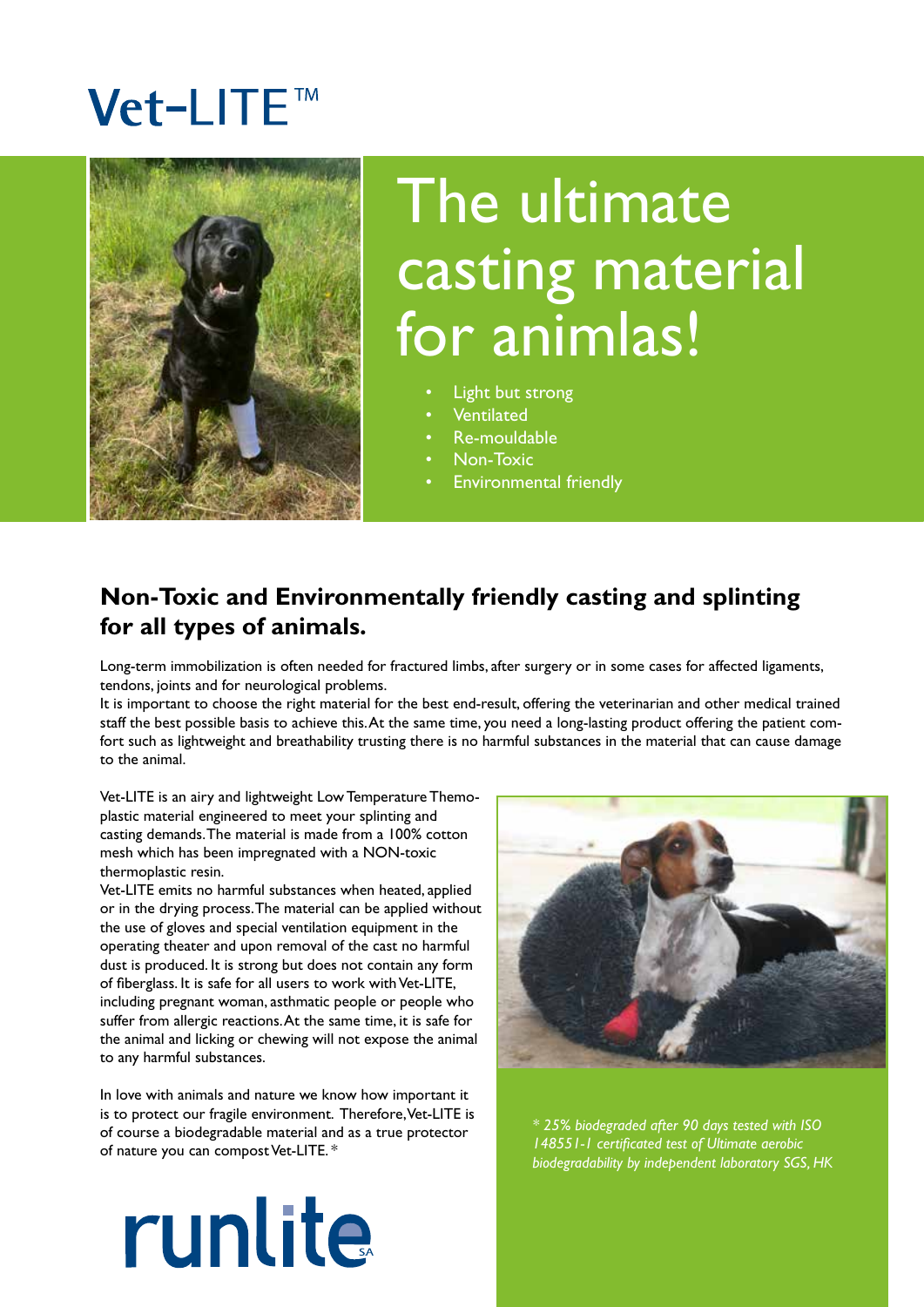# Vet-LITE now also in ROYAL BLUE where dirt and grime seem less!

Vet-LITE is heated in a water bath set at 70°C, alternatively a bowl with hot water or in an oven at 80°C. It will become soft and moldable in short time and rigid and durable once solidified.

The material will not become warm, so ensure that all water is drained before applying on the animal.

Use a regular Hairdryer softening the material for small changes directly on the patient. Always keep your hand near the area you heat to avoid burning the patient.

| Temperature and Working Time |                               |                          |                       |  |
|------------------------------|-------------------------------|--------------------------|-----------------------|--|
|                              | <b>Heating</b><br><b>Time</b> | <b>Working</b><br>l Time | Heat<br><b>Source</b> |  |
| Vet-LITE Sheets              | min                           | 30-45 Sec                | Water 70°C            |  |
| <b>Vet-LITE Rolls</b>        | $3 \text{ min}$               | 45-60 Sec                | Water 70°C            |  |

You can reheat sheets and rolls any number of times!



### **ORDER INFORMATION**

| <b>VET-LITE ROLLS</b>  |            |                                        |             |  |  |
|------------------------|------------|----------------------------------------|-------------|--|--|
| Item No.               | Color      | <b>Size</b>                            | Units       |  |  |
| 902                    | White      | 5 cm x 180 cm                          | 20/pkg      |  |  |
| 903                    | White      | 7.5 cm x 180 cm                        | 20/pkg      |  |  |
| 904                    | White      | $10 \text{ cm} \times 180 \text{ cm}$  | 10/pkg      |  |  |
| 906                    | White      | 15 cm x 180 cm                         | I0pkg       |  |  |
| 903RB                  | Royal Blue | 7,5 cm x 180 cm                        | $5$ /p $kg$ |  |  |
| <b>904RB</b>           | Royal Blue | 10 cm x 180 cm                         | $5$ /p $kg$ |  |  |
| 906RB                  | Royal Blue | 15 cm x 180 cm                         | $5$ /p $kg$ |  |  |
|                        |            |                                        |             |  |  |
| <b>VET-LITE SHEETS</b> |            |                                        |             |  |  |
| Item No.               | Color      | <b>Size</b>                            | Units       |  |  |
| 990                    | White      | 20 cm $\times$ 37.5 cm                 | 15 sheets   |  |  |
| 993                    | White      | 7.5 cm $\times$ 37.5 cm                | 15 sheets   |  |  |
| 994                    | White      | $10 \text{ cm} \times 37.5 \text{ cm}$ | 15 sheets   |  |  |
| 995                    | White      | 12.5 cm $\times$ 37.5 cm               | 15 sheets   |  |  |
| 996                    | White      | $15 \text{ cm} \times 37.5 \text{ cm}$ | 15 sheets   |  |  |